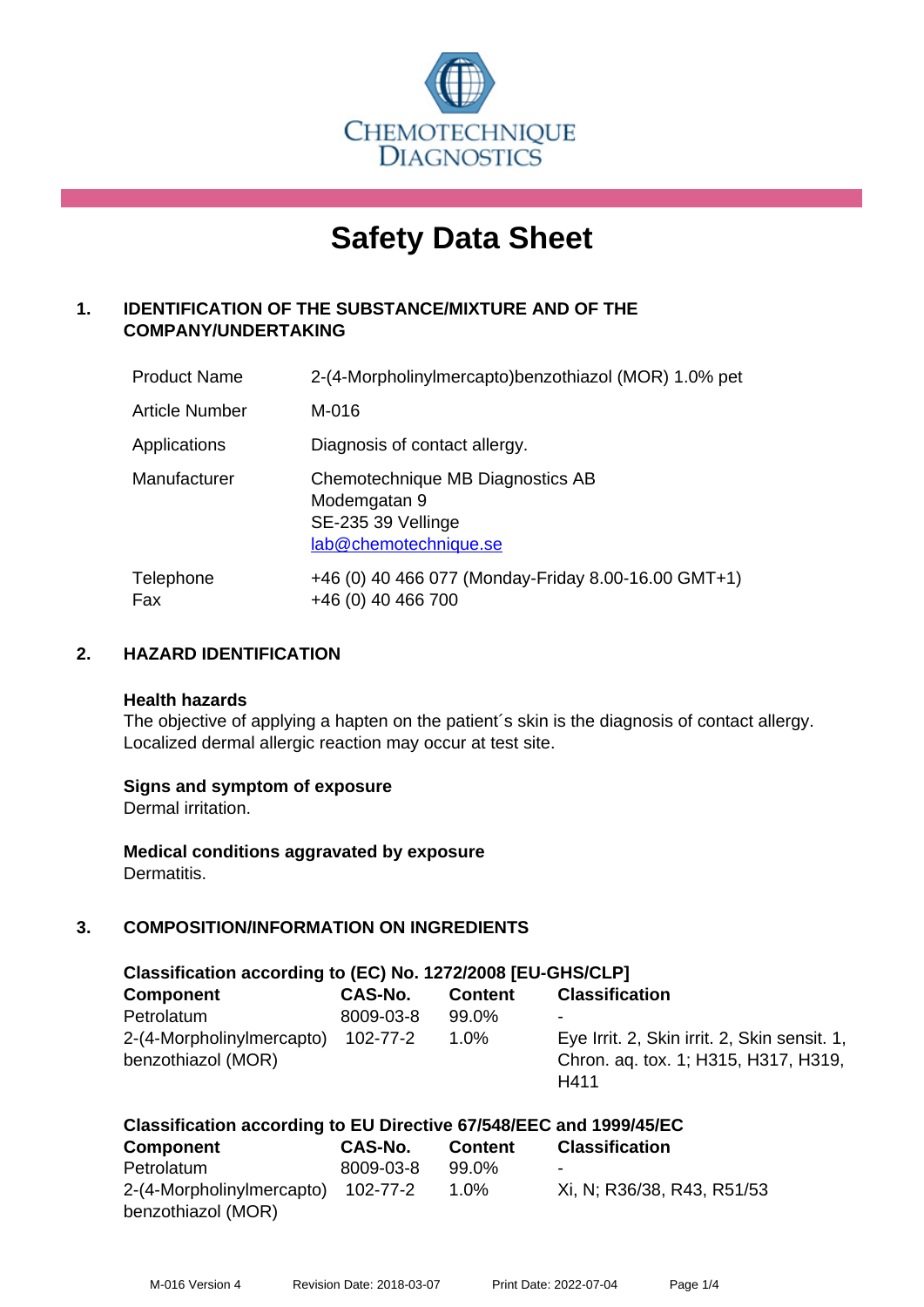#### **4. FIRST AID MEASURES**

**Emergency and first aid procedures**

Obtain medical attention.

#### **5. FIRE-FIGHTING MEASURES\***

#### **Suitable extinguish media**

CO2, powder or water spray. Fight larger fires with water spray or alcohol resistant foam.

# **For safety reasons unsuitable extinguishing agents**

Water with full jet.

# **Special protective equipment for fire-fighters** Wear self-contained respiratory protective device. Wear fully protective suit.

\*Data is shown for petrolatum only

#### **6. ACCIDENTAL RELEASES MEASURES**

**Steps to be taken if material is released or spilled** Contain and place in a closed container.

# **7. HANDLING AND STORAGE**

**Precautions to be taken in handling and storage** Store dark at 5-8°C. Avoid extended exposure to light. FOR EXTERNAL USE ONLY.

# **8. EXPOSURE CONTROLS/PERSONAL PROTECTION**

**Respiratory protection** Not required.

**Ventilation** Local exhaust.

**Protective gloves** Disposal gloves.

# **Eye protection**

Not required with normal use.

#### **Work/Hygienic practices**

Wash hands after each use.

#### **9. PHYSICAL AND CHEMICAL PROPERTIES**

Odour **Odourless** 

Appearance Ivory White Semi-solid

Melting point\* 50-55° C

Boiling point\* No data available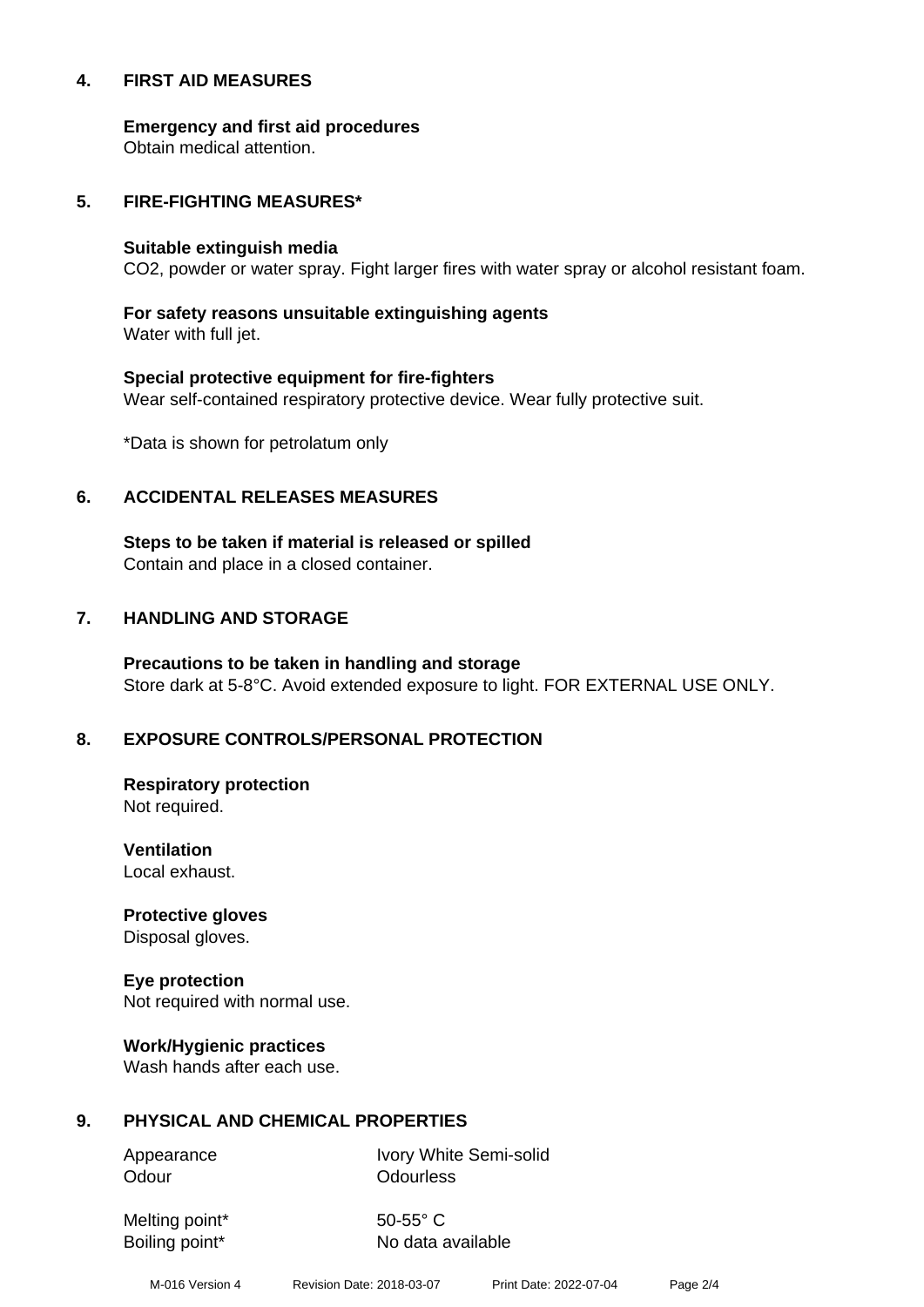Flash point\*  $>100^{\circ}$ C Density\* No data available. Solubility in/Miscibility with Water\*

Self ignition\* Product does not self ignite. Danger of explosion\* Product does not present an explosion hazard. Insoluble

\*Data is shown for petrolatum only

# **10. STABILITY AND REACTIVITY**

#### **Incompability**

May react with strong oxidizing agents.

#### **Stability**

Stable at recommended storage conditions.

#### **Hazardous byproducts**

Combustion may generate CO, CO2 and other oxides.

#### **Hazardous polymerization**

Will not occur.

#### **11. TOXICOLOGICAL INFORMATION**

No data available.

#### **12. ECOLOGICAL INFORMATION**

No data available.

#### **13. DISPOSAL CONSIDERATIONS**

#### **Waste disposal method**

Comply with federal, state/provincial and local regulation.

#### **14. TRANSPORT INFORMATION**

Not dangerous goods.

#### **15. REGULATORY INFORMATION**

The classification is according to the latest editions of the EU lists, and extended by company and literature data.

#### **16. OTHER INFORMATION**

#### **Text of H-statements and R-phrases mentioned in Section 3**

| Eye Irrit. 2<br>Skin irrit, 2 |                           | Eye irritation (Category 2)<br>Skin irritation (Category 2) |          |  |
|-------------------------------|---------------------------|-------------------------------------------------------------|----------|--|
| Skin sensit. 1                |                           | Skin sensitization (Category 1)                             |          |  |
| M-016 Version 4               | Revision Date: 2018-03-07 | Print Date: 2022-07-04                                      | Page 3/4 |  |